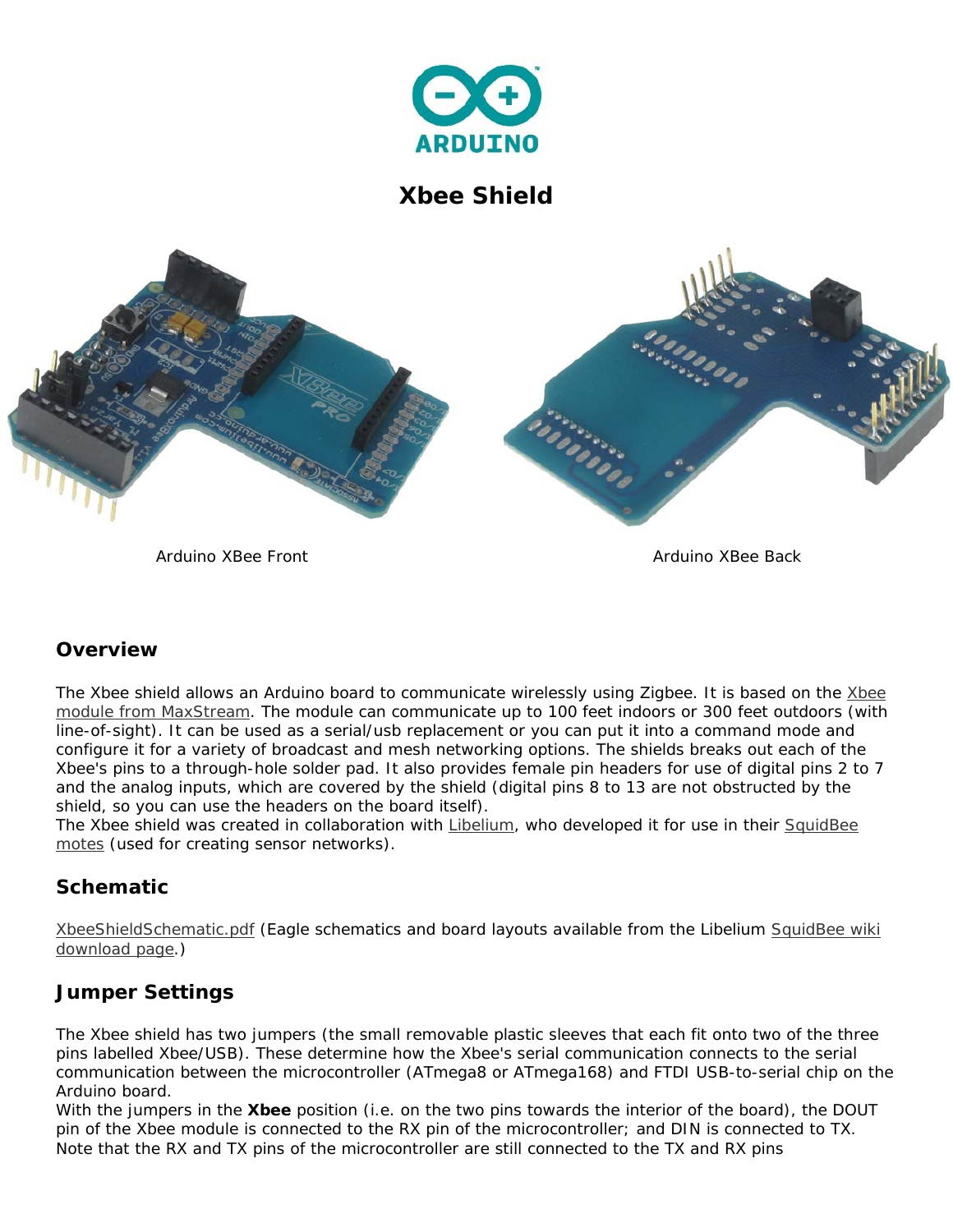(respectively) of the FTDI chip - data sent from the microcontroller will be transmitted to the computer via USB as well as being sent wirelessly by the Xbee module. The microcontroller, however, will only be able to receive data from the Xbee module, not over USB from the computer.

With the jumpers in the **USB** position (i.e. on the two pins nearest the edge of the board), the DOUT pin the Xbee module is connected to the RX pin of the *FTDI chip*, and DIN on the Xbee module is connected to the TX pin of the FTDI chip. This means that the Xbee module can communicate directly with the computer - however, *this only works if the microcontroller has been removed from the Arduino board*. If the microcontroller is left in the Arduino board, it will be able to talk to the computer normally via USB, but neither the computer nor the microcontroller will be able to talk to the Xbee module.

## **Networking**

The Arduino XBee shield can be used with different XBee modules. The instructions below are for the **XBee 802.15.4 modules** (sometimes called "Series 1" to distinguish them from the Series 2 modules, although "Series 1" doesn't appear in the official name or product description).

### **Addressing**

There are multiple parameters that need to be configured correctly for two modules to talk to each other (although with the default settings, all modules should be able to talk to each other). They need to be on the same network, as set by the **ID** parameter (see "Configuration" below for more details on the parameters). The modules need to be on the same channel, as set by the **CH** parameter. Finally, a module's destination address (**DH** and **DL** parameters) determine which modules on its network and channel will receive the data it transmits. This can happen in a few ways:

- If a module's **DH** is 0 and its **DL** is less than 0xFFFF (i.e. 16 bits), data transmitted by that module will be received by any module whose 16-bit address **MY** parameter equals **DL**.
- If **DH** is 0 and **DL** equals 0xFFFF, the module's transmissions will be received by all modules.
- If **DH** is non-zero or **DL** is greater than 0xFFFF, the transmission will only be received by the module whose serial number equals the transmitting module's destination address (i.e. whose **SH** equals the transmitting module's **DH** and whose **SL** equals its **DL**).

Again, this address matching will only happen between modules on the same network and channel. If two modules are on different networks or channels, they can't communicate regardless of their addresses.

## **Configuration**

Here are some of the more useful parameters for configuring your Xbee module. For step-by-step instructions on reading and writing them, see the guide to the Xbee shield. Make sure to prepend AT to the parameter name when sending a command to the module (e.g. to read the ID parameter, you should send the command ATID).

| <b>Command Description</b> |                                                                                                               | Valid Values                                                                                 | Default Value                |
|----------------------------|---------------------------------------------------------------------------------------------------------------|----------------------------------------------------------------------------------------------|------------------------------|
| ID                         | The network ID of the Xbee module.                                                                            | $0 - 0x$ FFFF                                                                                | 3332                         |
| CH.                        | The channel of the Xbee module.                                                                               | $0x0B - 0x1A$                                                                                | 0X <sub>0</sub> C            |
|                            | SH and SL The serial number of the Xbee module (SH gives the<br>high 32 bits, SL the low 32 bits). Read-only. | 0 - OXFFFFFFFF<br>(for both SH and SL)                                                       | different for each<br>module |
| ΜY                         | The 16-bit address of the module.                                                                             | $0 - 0x$ FFFF                                                                                | 0                            |
|                            | DH and DL The destination address for wireless communication<br>(DH is the high 32 bits, DL the low 32).      | 0 - OXFFFFFFFF<br>(for both DH and DL)                                                       | 0 (for both DH and<br>DL)    |
| <b>BD</b>                  | The baud rate used for serial communication with<br>the Arduino board or computer.                            | 0(1200 bps)<br>1(2400 bps)<br>2 (4800 bps)<br>3 (9600 bps)<br>4 (19200 bps)<br>5 (38400 bps) | 3 (9600 baud)                |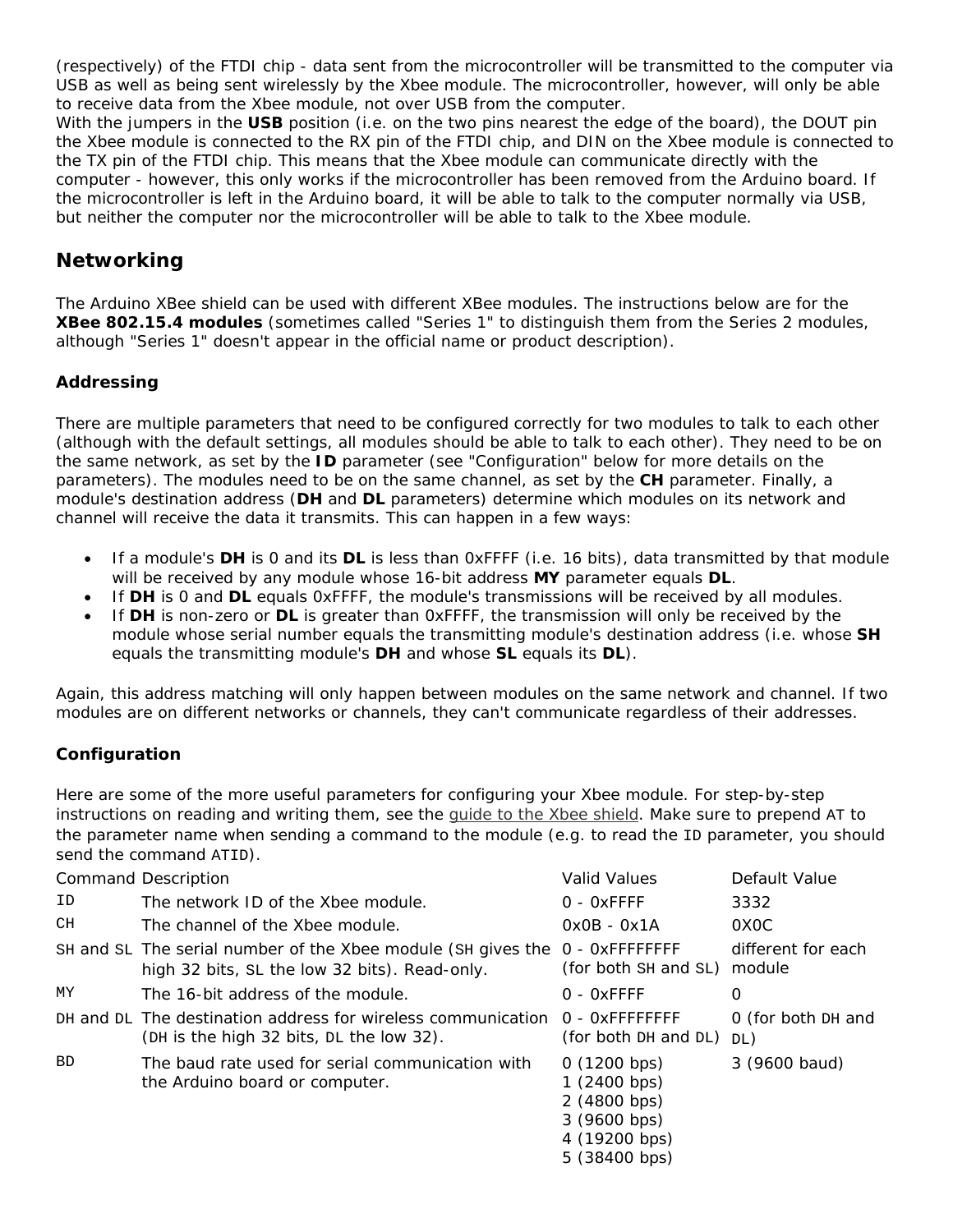#### 6 (57600 bps)

#### 7 (115200 bps)

Note: although the valid and default values in the table above are written with a prefix of "0x" (to indicate that they are hexadecimal numbers), the module will not include the "0x" when reporting the value of a parameter, and you should omit it when setting values.

Here are a couple more useful commands for configuring the Xbee module (you'll need to prepend AT to these too).

*Command Description*

- RE Restore factory default settings (note that like parameter changes, this is not permanent unless followed by the WR command).
- WR Write newly configured parameter values to nonvolatile (long-term) storage. Otherwise, they will only last until the module loses power.
- CN Exit command mode now. (If you don't send any commands to the module for a few seconds, command mode will timeout and exit even without a CN command.)

For more details on configuring the Xbee module, see the product manual from MaxStream.